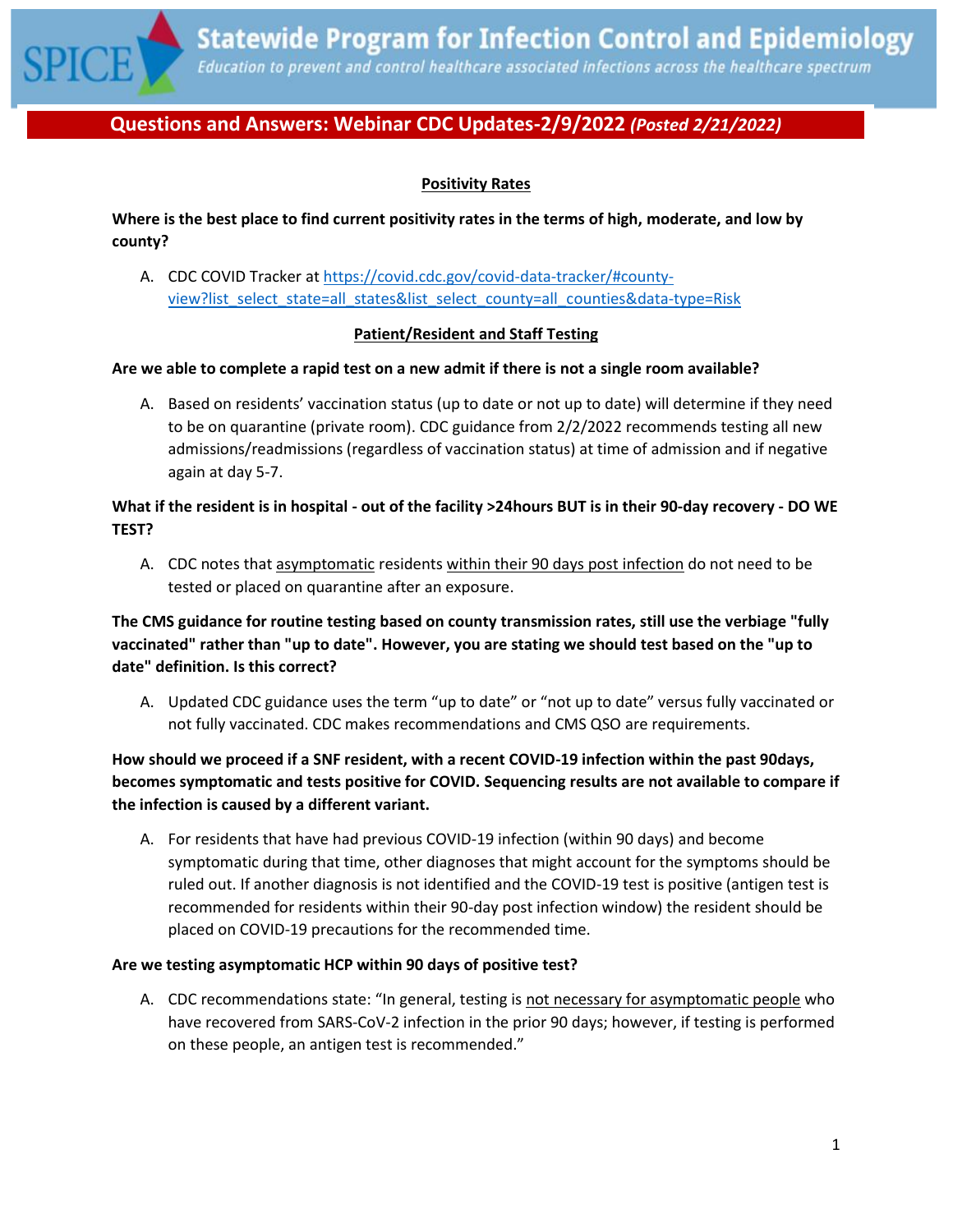

**We require a negative test on all patients within 24 hours of admission regardless of vaccination status. So, can this count as our first test of the series and then we could schedule another antigen test on day 5-7?**

A. CDC recommends newly admitted/readmitted residents and residents who have left the facility for >24 hours, regardless of vaccination status, have a series of two viral tests for SARS-COV-2 infection: **immediately** and, if negative, again 5-7 days after their admission.

#### **Should we continue to test all HCP that are up to date during outbreak testing?**

A. During an outbreak **all** exposed persons, including HCP should be tested regardless of their vaccination status.

## **NH personnel not 'up to date' (booster eligible but not boosted) should be included in routine weekly screen testing, is that correct?**

A. Per CDC's definition of "up to date"-individuals that are fully vaccinated and **eligible** for the booster but **have not received** the booster are considered **NOT** up to date and for HCP this would include expanded screening based on community transmission rates.

**If we are testing a positive staff, in contingency staffing, to return to work within 48 hours of day 7, is it for that purpose one time only? Therefore, we would not continue to test based on county rate, or outbreak status for the remainder of their 90-day window, is this correct?**

A. When facilities are utilizing contingency strategies due to staffing issues, HCP who are infected with COVID-19 and asymptomatic (or if symptomatic symptoms are mild and improving) can return after 5 days with or without a negative test. If you test CDC recommends use of a rapid antigen test. They would not need to be tested again during their 90-day period, after infection, unless they become symptomatic again and an alternative diagnosis is not identified.

#### **Regulatory Questions**

#### **Is there associated CMS guidance regarding these new CDC recommendations?**

A. Not as of February 17, 2022

**Thank you for all you do, Evelyn. You mentioned a lot of guidance for LTC. What parts of your presentation points are different for acute care hospitals? What are the main changes to CDC guidance for hospitals?**

A. Information specific to NHs includes a) testing newly admitted/readmitted residents and residents who leave for > 24 hours; b) expanded testing of HCP who are not up to date, based on county transmission rates; c) placing newly admitted/readmitted residents on quarantine if not up to date; d) placing residents not up to date on quarantine when facility wide testing is conducted due to outbreak. The other updates apply to acute care as well.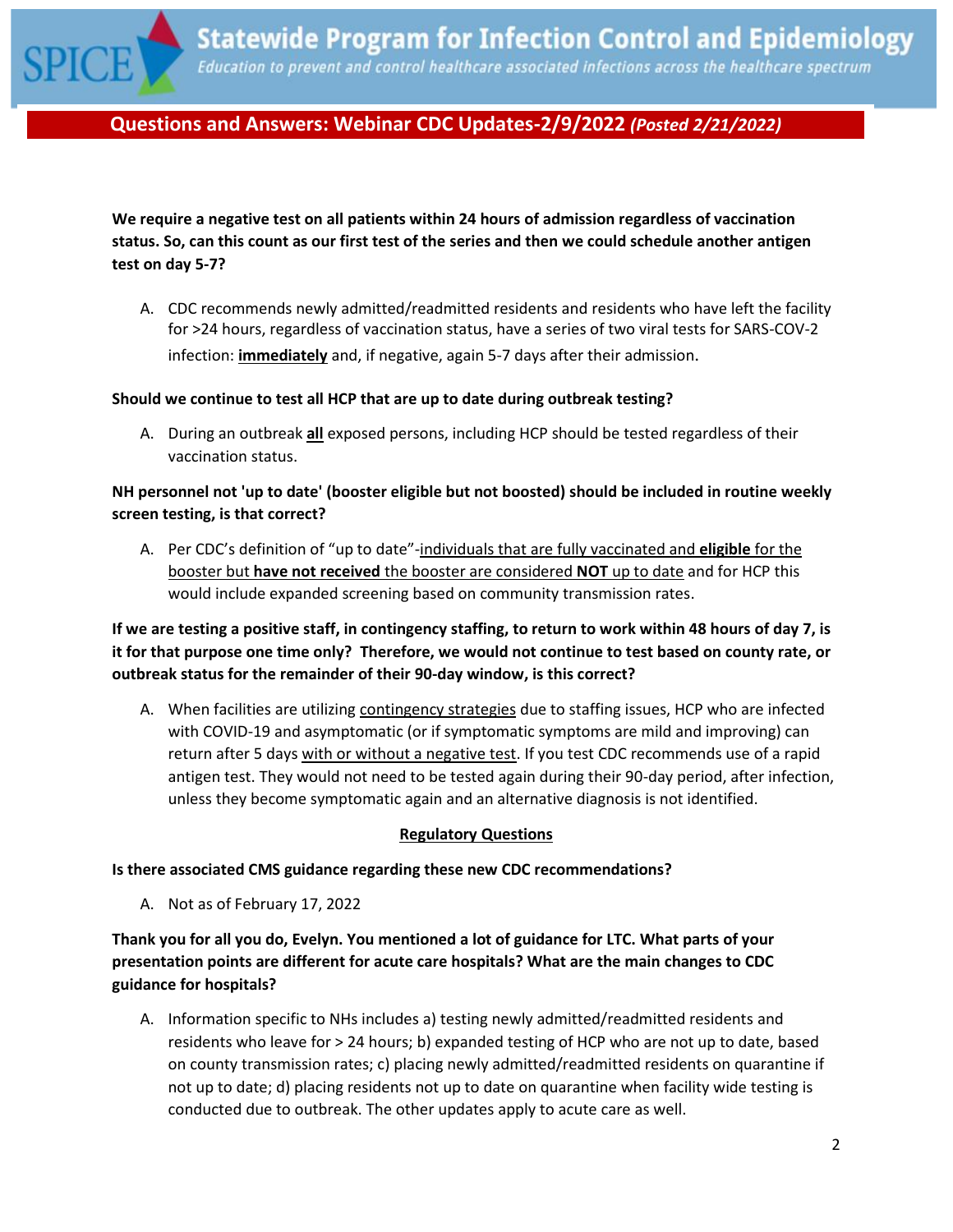

**Any move with NC OSHA regarding the repeal of the healthcare ETS requiring 24-hour f/u of inadvertent exposures for employees? Why is NC OSHA still enforcing the ETS when it was rescinded by the Federal government?**

A. Great question which I cannot answer. To date NC OSH is enforcing the ETS.

#### **Will CMS update their guidance to us in a QSO?**

A. CMS updates/guidance is disseminated via either an updated QSO or a new QSO

#### **Questions About Infection or Exposure Days**

#### **Do you go by 10 days from positive test or 10 days from symptoms starting?**

A. The first day of symptoms or positive test, whichever came first, is considered day 0. Day 1 is the first full day after your symptom or test and begins the count of 10 days. If you are positive on Monday, you would start your isolation count on Tuesday and 10 days need to have elapsed prior to discontinuing precautions.

# **I know you just talked about residents admitted to hospital with COVID be on TBP for 10 - 20 days. Do we count this from admission or readmission to the facility or do we count from their first day of symptoms?**

A. CDC noted that in general individuals hospitalized with COVID-19 should be maintained on TBP for time described for patients with severe-to critical illness, meaning that if they require hospitalization, they typically have severe illness. When NHs receive positive residents from the hospital those decisions can be individualized and based on whether the hospital has discontinued precautions, the underlying health status of the resident and presence of any continued symptoms. In any case TBP can be discontinued based on when the person had their first symptom or first positive test and not the date of admission to the NH from the hospital.

## **Will you please define "re-infection" of Covid? What is the time frame?**

A. CDC defines re-infections as follows: "means a person was infected, recovered and then later becomes infected again". Ongoing studies are being conducted to try and understand how often reinfection occurs, who is at greater risk and how soon reinfections take place. Variants can increase the risk of reinfection.

#### **If they test positive, and develop symptoms later, what date is considered day zero?**

A. The date of the positive test would be day 0 if symptoms occurred after the positive test.

# **Employee tested positive; 45 days later was symptomatic and tested positive with antigen test. Is this considered a new case or a continuation of the initial case?**

A. Difficult to say for sure, but if an alternative diagnosis or etiology for symptoms can not be identified, they should be considered positive and should follow isolation guidelines.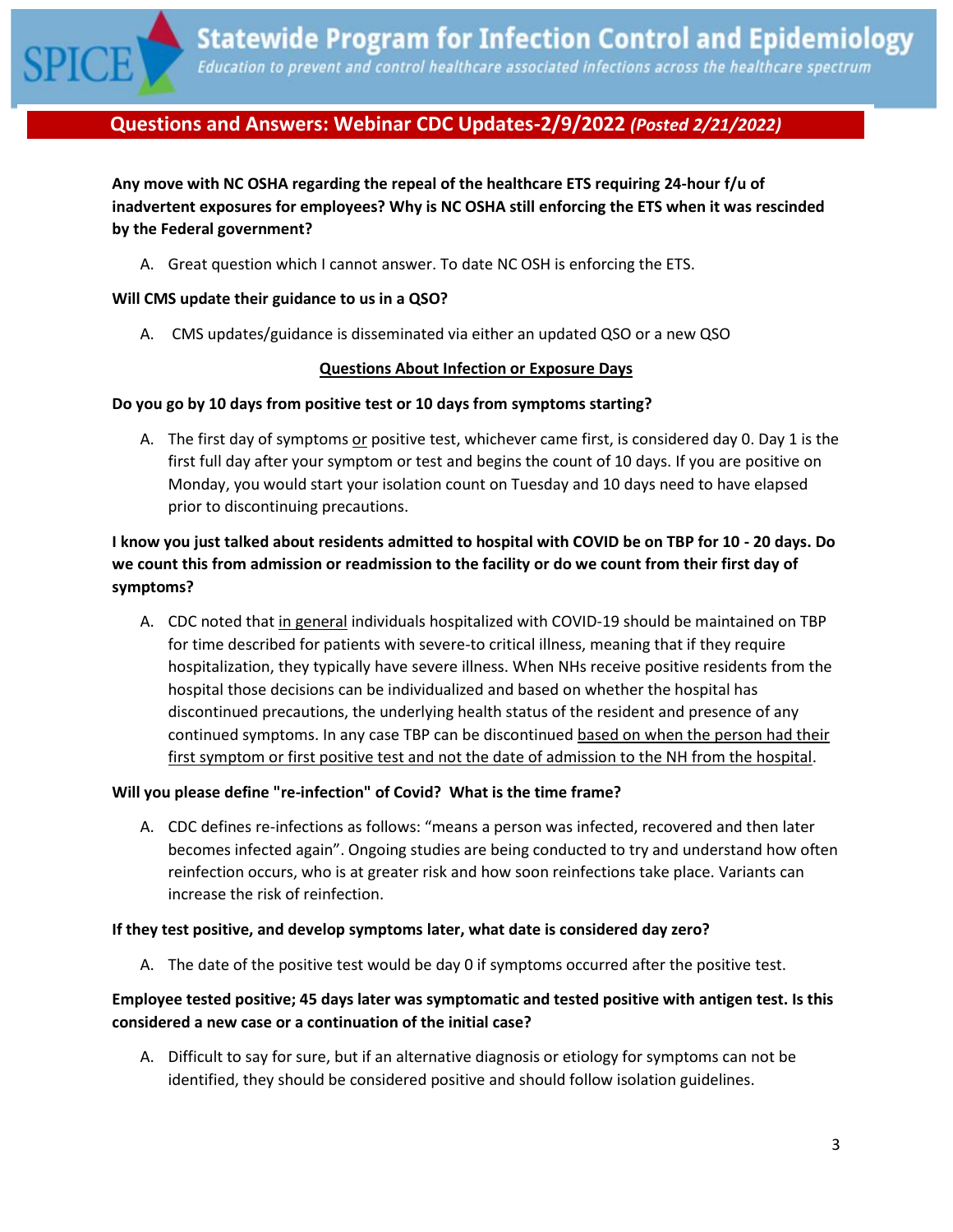

## **Isolation/Quarantine Questions**

#### **Does the 10 days for isolation include both vaccinated and unvaccinated residents?**

A. Residents who are confirmed to be positive for COVID-19 should be placed on precautions regardless of vaccination status.

#### **So, fully vaccinated who have declined booster would have to quarantine if they are a close contact?**

A. Yes, according to CDC's guidance.

# **If a resident is a new admit, had COVID within 90 days and is unvaccinated or not up to date they do NOT require quarantine, is this correct?**

A. Yes, residents who are within 90 days of COVID-19 infection AND are asymptomatic do not need to be placed on quarantine at time of admission. Quarantine might be considered if the resident is moderately to severely immunocompromised.

## **If a resident who is up to date has been identified as having a close contact to a positive case is TBP required?**

A. Asymptomatic residents who are up to date with all recommended COVID-19 vaccines do not have to quarantine after an exposure. Testing guidelines would still apply.

## **A new admission that is not up to date must quarantine for how long? 10 days or 14 days?**

A. New admissions/readmissions who are not up to date can be removed from TBP (quarantine) after day 10 following their admission (exposure) if they do not develop symptoms **OR** can be removed from TBP after day 7, if a viral test is negative for SARS-CoV-2, and they do not develop symptoms. The specimen should be collected and tested within 48 hours, before the time of planned discontinuation of TBP.

# **If a resident tests positive in facility and is sent out to hospital…how long would resident need to be placed on isolation after returning to facility... would you continue to test resident?**

A. The isolation period begins with the first viral positive test (day 0) and should continue until criteria are met to discontinue. In general, testing is not necessary for asymptomatic people who have recovered from SARS-CoV-2 infection in the prior 90 days; however, if testing is performed on these people, an antigen test is recommended".

## **Would we need to quarantine a resident who has received both doses of the 2-dose series but are not yet eligible to receive the booster?**

A. Newly admitted or readmitted residents would need to quarantine if they are not up to date with all recommended COVID-19 vaccines. CDC defines up to date as individuals that have completed their primary series (and at least two weeks have passed) and **either has had the booster OR is not eligible for the booster yet.**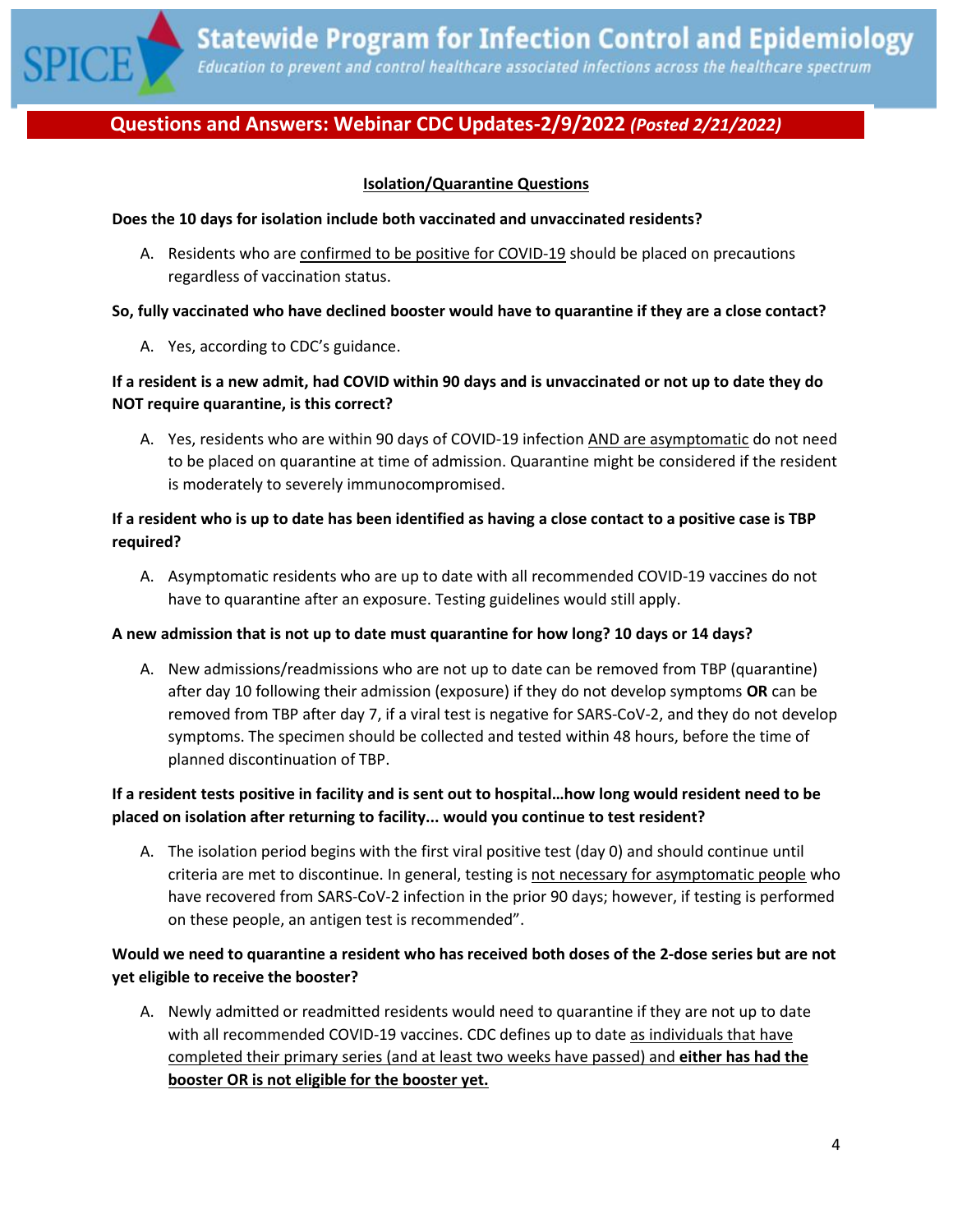

## **Vaccine Related Questions (Up to Date, Boosters)**

**To be considered "up to date" vaccination status, is an individual required to receive a booster dose every 5 months?**

A. Residents/HCP are **up to date when they are fully vaccinated (completed the primary series and two weeks have passed) and have either had the booster dose OR are not yet eligible for a booster.** Currently there is no recommendation to receive a booster dose every 5 months.

## **Exposure Questions**

**Thinking about employees and exposures...if both employees are wearing a surgical mask and eye protection during an exposure period and one employee tests positive, is this considered an exposure since they were both wearing masks and eye protection?**

A. No, not considered an exposure, based on CDC's chart for "HCP higher risk exposure" <https://www.cdc.gov/coronavirus/2019-ncov/hcp/guidance-risk-assesment-hcp.html>

**In the scenario if a healthcare worker is wearing a tight-fitting surgical mask and eye protection, and the resident is not wearing a mask. If the non-symptomatic employee tested positive and was in the resident's room for greater than 15 minutes for the entire shift, would this still be considered an exposure for the resident since there was source control present? You talked about this, but just wanted to clarify for sure. Thank you**

A. Yes, the resident would be considered to have had an exposure.

#### **PPE Questions**

**If you are in outbreak status do, we have to wear N95 masks in all areas of the building or just in the COVID unit area/quarantine rooms? And to clarify we place anyone who is positive in a single room? No cohorting?**

A. CDC notes times when universal use of N95 should be used (AGPs for example) and times when facilities can use them or consider using them such as this statement: *To simplify implementation, facilities in counties with substantial or high transmission may consider implementing universal use of NIOSH-approved N95 or equivalent or higher-level respirators for HCP during all patient care encounters or in specific units or areas of the facility at higher risk for SARS-CoV-2 transmission.* CDC recommends placing in a single room but when enough single rooms are not available you can cohort individuals known to be infected with the same pathogen (COVID-19 for example), does not include residents on quarantine due to possible exposure.

**Can you speak to the requirements around team member PPE for AGPs for patients who have tested negative for COVID?**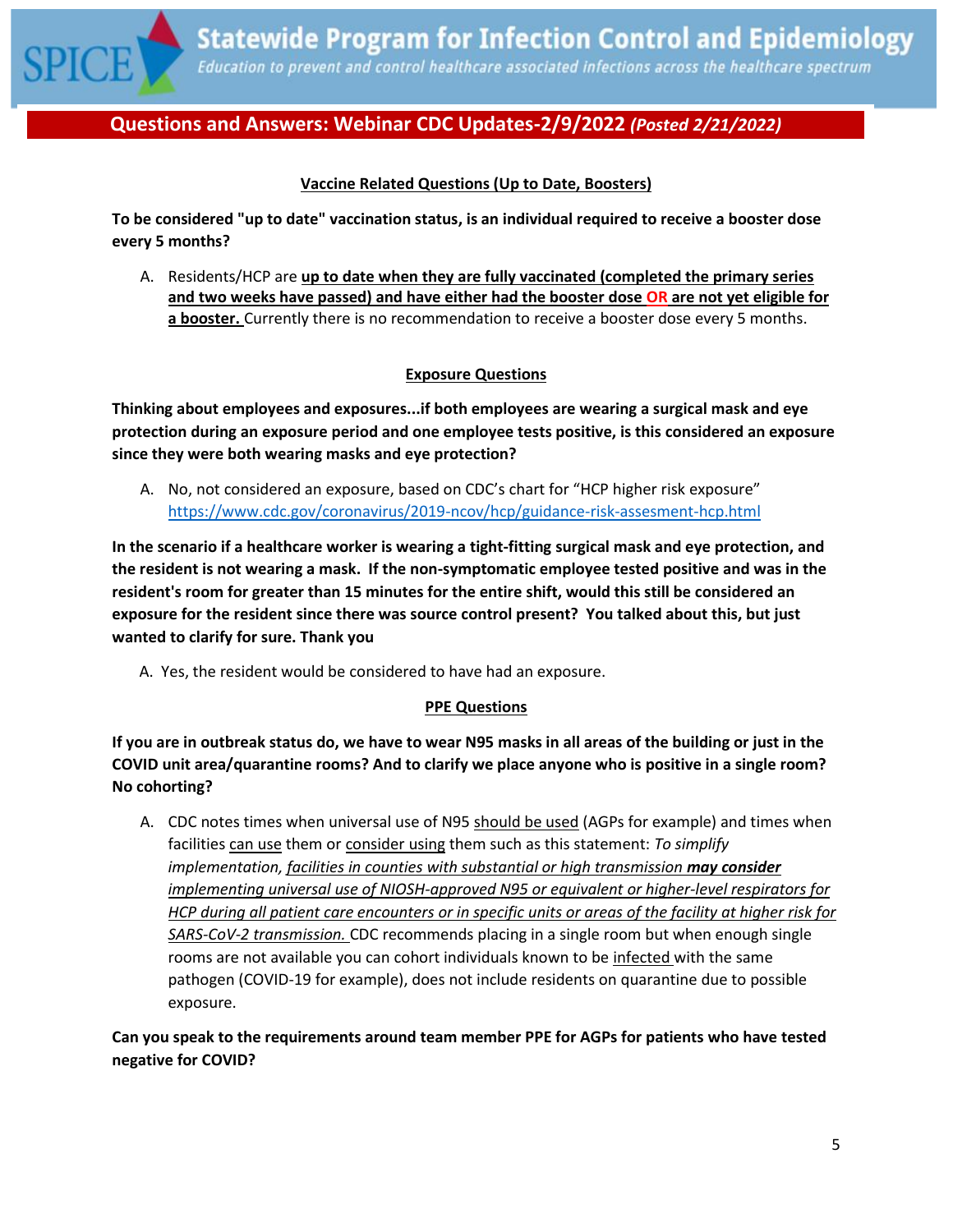

A. In facilities located in counties with substantial to high transmission rates of COVID-19, CDC recommends universal use of N95 as PPE for all patients/residents undergoing an AGP.

## **If physicians enter the unit to see a resident and wears PPE, can they return to general population to see other residents?**

A. Yes. If all PPE is removed appropriately, and hand hygiene is performed

## **COVID-19 Signage Questions**

## **For clarification, what is the preferred isolation or precautions signage to use for suspected or known COVID resident rooms or to post throughout the facility?**

A. SPICE recently created and distributed "Special Droplet/Contact" precaution signage that can be used for residents confirmed to have COVID-19 and/or on quarantine due to exposure. <https://spice.unc.edu/resources/signage/>

## **Visitation Questions**

**How does Senate Bill 191, No Patient Left Alone line up with this for visitation? CDC is stressing limiting visitation if visitor COVID+, what about peds, compassionate care, etc.? We interpreted this to think that we had to make exceptions and allow a visitor with s/s or acute infection to visit with strict masking.**

A. The facility must permit visitation regardless of the visitor's vaccination status (if the visitor(s) does not report COVID-19 symptoms or meet the criteria for quarantine). If the visitor is COVID positive or has signs and symptoms of COVID-19 infection they should not be allowed to visit. <https://www.cms.gov/files/document/qso-20-39-nh-revised.pdf>

## **The recommendation for outdoor visitation is now to follow the guidance for community. Is this correct for nursing homes too?**

A. CDC recommends that "Patients and their visitors should follow the source control and physical distancing recommendations for outdoor settings described on the page addressing "[Your Guide](https://www.cdc.gov/coronavirus/2019-ncov/prevent-getting-sick/about-face-coverings.html)  [to Masks | CDC.](https://www.cdc.gov/coronavirus/2019-ncov/prevent-getting-sick/about-face-coverings.html)" Those recommendations state *"in general people do not need to wear a mask outdoors. In areas of substantial or high transmission people may choose to wear a mask when in sustained close contact with other people, particularly if they have a weakened immune system, at increased risk for severe disease and/or not up to date on COVID-19 vaccines*." <https://www.cdc.gov/coronavirus/2019-ncov/hcp/infection-control-recommendations.html>